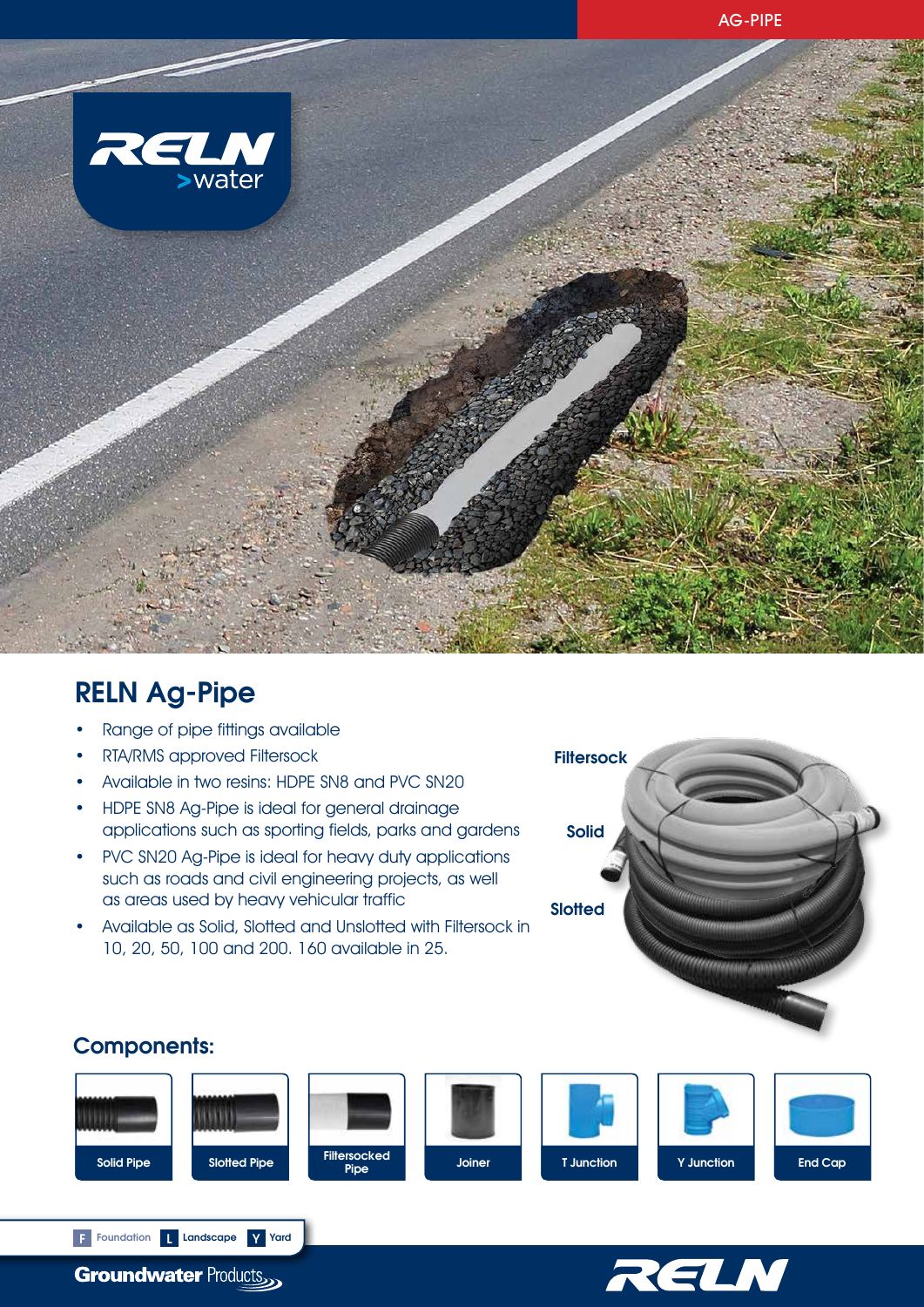

# Ag-Pipe

Corrugated Ag Pipe is a single wall corrugated drainage pipe used for subsoil drainage. Manufactured with a corrugated profile from high quality recycled and virgin resins, Ag Pipe is both strong and lightweight. All Corrugated Ag Pipe products fitted with a filter sock are RTA approved, and come packaged in a storage bag to help protect the filter sock prior to installation.

Perfect for moving stormwater/ wastewater when drawing water away from the surrounding soil is not required.

Slots allow water to enter the pipe. Perfect to drain away excess groundwater and possibly surfacewater into a stormwater line, wastewater line or pit.

> Ag Pipe Solid Ag Pipe Solid Ag Pipe Solid Ag Pipe Filtersock



Sock prevents unwanted sediment entering the pipe causing blockages in the line. Slotted Ag Pipe is within sock.

•Range of pipe fittings available

- •RTA / RMS approved
- •Available in two resins
- •HDPE SN8 Ag-Pipe is ideal for general drainage applications such as sporting fields, parks and gardens
- •PVC SN20 Ag-Pipe is ideal for heavy duty applications such as roads and civil engineering projects, as well as areas used by heavy vehicular traffic
- •Available as Soild, Slotted and unslotted with Filtersock in 10m, 20m, 50m, 100m and 200m. 160mm available in 25m.

Quality Assurance: Corrugated Ag Pipe is manufactured to stringent specifications. A pipe stiffness test is carried out as part of compliance to AS2439-1-2007, and in accordance with AS/NZS1462.22, which tests the stiffness capabilities of the pipe. Pipe samples are placed within an Instron Impact / Compression Testing Unit and data is entered based on the pipe's wall thickness and weight. A series of deflection tests are then carried out to give a final reading on the stiffness of the pipe.

## Frequently Asked Questions

### Q1. Can you buy the sock only?

A. Yes. However, the sock is only available on a 250m roll.

## Q2. How big are the slots on the pipe?

A. The slots surround the entire pipe.

Q3. Is there a joiner on the roll? A. Yes. The Ag-Pipe comes with a coupling.